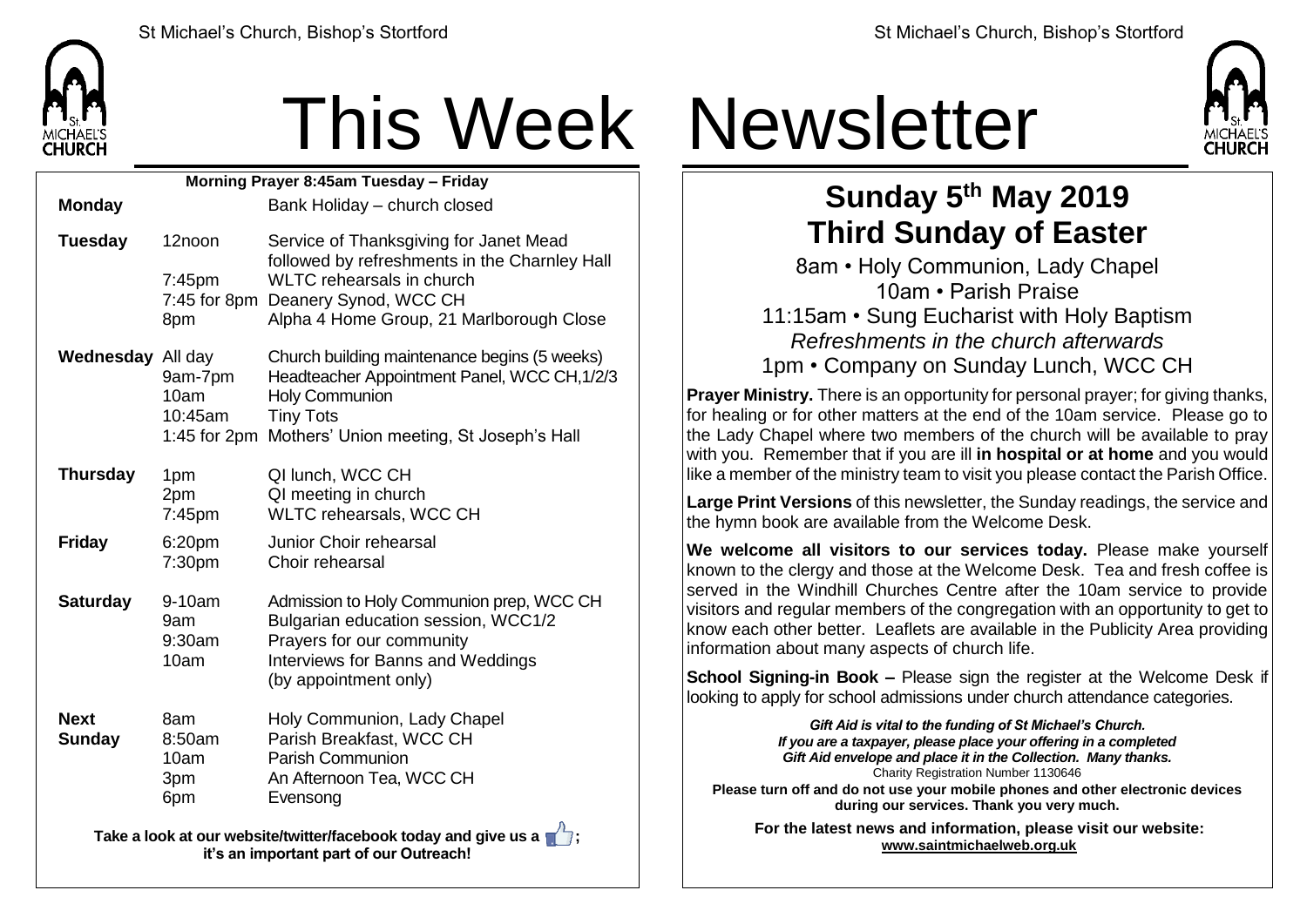

**CHURCH** 

**Today:**

*At our 11:15am service of Sung Eucharist with the Choir, we celebrate the Baptism of Jonathan Carr and Louis Jones.*

**No parking in the Churchyard please –** From 8<sup>th</sup> May for five weeks (end date to be advised). This applies from Monday to Friday, other than dropping off disabled parishioners, and is due to five year maintenance work on the church building.

**Parish Breakfast, Sunday 12th May -** from 8:50-9:50am in the Windhill Churches Centre. Please sign the sheet in the Publicity Area if you're coming but don't worry if you forget as everyone is welcome.

**Afternoon Tea, Sunday 12th May –** Everybody is warmly invited to Afternoon Tea at 3pm in the Windhill Churches Centre. We are delighted that students from Bishop's Stortford College will be attending to entertain us. Come and enjoy good company and conversation and a wonderful tea. Please sign the list at the back of Church and don't forget to let us know about dietary requirements and whether you require a lift. Pam Johnson- Cook (jandpjc@dsl.pipex.com / 504012).

**Forthcoming Concerts, 18th May and 8th June –** Please note the Three Valleys Male Voice Choir concert at 7:30pm on  $18<sup>th</sup>$  May, in aid of the Bells Appeal and also the Music for Four Hands Piano Duet Concert on  $8<sup>th</sup>$  June at 7:30pm, in aid of the church. Posters in the Publicity Area for more information; they promise to be great events so please come along and support the performers.

**Anointing and laying on of hands –** At Parish Communion on **Sundays 19th May and 21st July**, and at the 10am service on **Wednesday 19th June**, we will offer anointing and laying on of hands for healing.

**Churches Together Week of Prayer, 20th -24th May –** Please sign up today to pray at the URC, at some or all of the time between 7pm and 9pm on Thursday 23<sup>rd</sup> May. More information in the Publicity Area, along with the sign-up sheet.

**Ascension Day Sung Eucharist –** Do consider coming to this special service for one of the most important but under-rated festivals of the church year. Stirring hymns, a powerful message of Jesus' triumph and lovely music. Do join us if you can: **Thursday 30th May at 8pm**.

*Thy Kingdom Come***: Join the global wave of prayer, 30th May-9 th June –** There are a number of resources for this at [www.thykingdomcome.global](http://www.thykingdomcome.global/) and note the Beacon Celebration at St Albans on Saturday 9<sup>th</sup> June at 6:30pm.

**Guide to Holy Communion –** Copies of this useful guide, written by Derek, are freely available to members of the congregation. Please help yourself. They can be found in the Publicity Area.

Love Stortford, 10<sup>th</sup>-15<sup>th</sup> June – This project is supported by Churches Together in Bishop's Stortford during the week before the Town Carnival on 15<sup>th</sup> June. The idea is that each church makes whatever contributions it wishes in order to demonstrate the love of God to our Community. Please pick up a flyer which gives further details. Email derekhinge@gmail.com if you have any questions.

**Outreach to Stortford North meeting, 7:30pm, Tuesday 18th June, WCC –** For those who have undertaken this outreach, in December and/or this Spring, and for those who have expressed interest but not yet been actively involved. Anyone else who may be interested in getting involved is most welcome too. We'll reflect on the experience of our outreach so far and consider next steps for the future.

**Thanksgiving Service for Ian Shaw –** This will be at 2pm on Monday 24<sup>th</sup> June. The family warmly invite all who would like to give thanks for Ian to join them.

**HBW 2019 'The Incredible Journey', 5<sup>th</sup>-9<sup>th</sup> August – The [HBW website](http://www.holidaybibleweek.co.uk/) is now** live, so adult volunteers and children please sign-up as soon as possible! Do look at the display at the back of the church to get a feel for the event.

**Church Management System and New Website –** We've just launched the 'login' functionality on our new system. If you're an adult who completed a data collection form plus an email address, you should have received two emails - one about the system generally and one with your login details. Please look out for them and add "church@saintmichaelweb.org.uk" to your contacts or safe senders list so that they don't end up in your junk folders. Any questions to Roger Sudbury.

**Electoral Roll Renewal –** Thanks to Susan Campbell for compiling the new Roll which is now on display. A number of late applications have come in and will be processed at the PCC on 13<sup>th</sup> May. If you've not yet applied for entry on the new Roll and would like to, forms remain available in the Welcome Area. Thank you.

**For visitors to St Michael's, a new way of giving –** We have a new text messaging giving account. It will accept donations from £2 to £20. Text **STMIC** followed by any amount between **2** and **20** to **70085**. Try it, it works quickly and easily! Many thanks!

**Books to read –** If anyone has any devotional/spiritual books in good condition that they would like to add to the glass bookcases for others to read (in the understanding that they *may* not be returned), please place them in the bookcase.

| Vicar's Email: stmichaelsbsvicar@hotmail.co.uk |        | Email: church@saintmichaelweb.org.uk |              |
|------------------------------------------------|--------|--------------------------------------|--------------|
| Rob Klincke (Reader)                           | 833523 | <b>Parish Office</b>                 | 01279 654416 |
| The Rev'd June Knight (PTO)                    | 771756 | Terry Pigram, Peter Rixson           |              |
| The Rev'd Derek Hinge (PTO)                    | 652173 | Deputy Churchwardens:                |              |
| The Rev'd Derwyn Williams (Vicar)              | 653867 | Churchwarden: Rosemary Thomson       | 758389       |